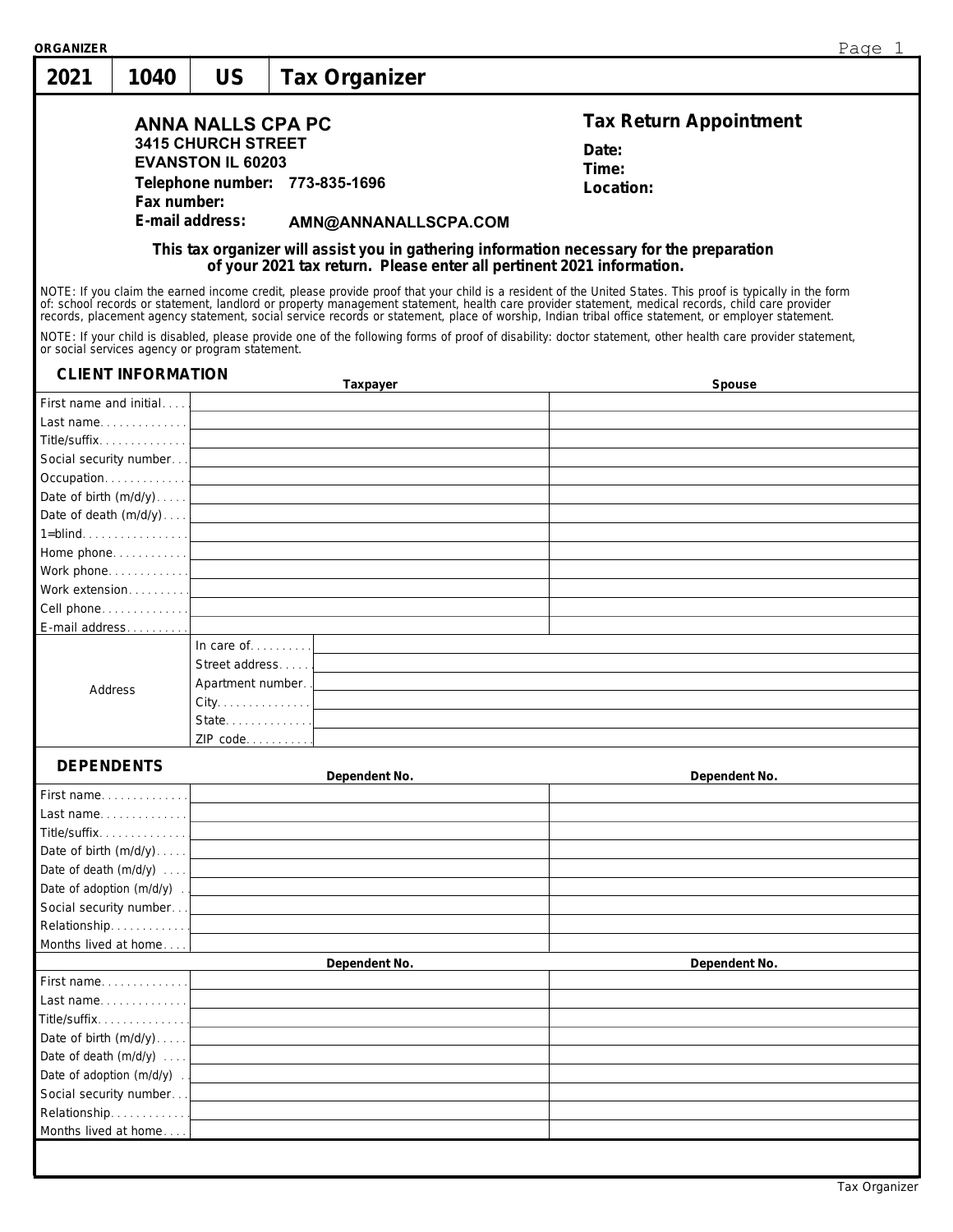| ORGANIZER  |      |               |                                                                                                                                                                                                           | Page 2 |
|------------|------|---------------|-----------------------------------------------------------------------------------------------------------------------------------------------------------------------------------------------------------|--------|
| 2021       | 1040 | <b>US</b>     | <b>Miscellaneous Questions</b>                                                                                                                                                                            |        |
|            |      |               | If any of the following items pertain to you or your spouse for 2021, please check the<br>appropriate box and provide additional information if necessary.                                                |        |
| <b>YES</b> | NO.  |               | PERSONAL INFORMATION                                                                                                                                                                                      |        |
|            |      |               | Did your marital status change during the year?                                                                                                                                                           |        |
|            |      |               | Did your address change during the year?                                                                                                                                                                  |        |
|            |      |               | Could you be claimed as a dependent on another person's tax return for 2021?                                                                                                                              |        |
|            |      |               | <b>DEPENDENTS</b><br>Were there any changes in dependents?                                                                                                                                                |        |
|            |      |               | Were any of your unmarried children who might be claimed as dependents 19 years of age or older (or 24 years or<br>older if student) at the end of 2021?                                                  |        |
|            |      |               | Did you have any children under age 19 or full-time students under age 24 at the end of 2021, with interest and<br>dividend income in excess of \$1,100, or total investment income in excess of \$2,200? |        |
|            |      |               | <b>HEALTH CARE COVERAGE</b>                                                                                                                                                                               |        |
|            |      |               | Did you receive IRS document Form 1095-A (Health Insurance Marketplace Statement), If so, please attach.                                                                                                  |        |
|            |      | <b>INCOME</b> | Did you receive unreported tip income of \$20 or more in any month?                                                                                                                                       |        |
|            |      |               | Did you cash any Series EE U.S. savings bonds issued after 1989 and pay qualified higher education expenses for<br>yourself, your spouse, or your dependents?                                             |        |
|            |      |               | Did you receive any disability income?                                                                                                                                                                    |        |
|            |      |               | Did you have any foreign income or pay any foreign taxes?                                                                                                                                                 |        |
|            |      |               | PURCHASES, SALES AND DEBT<br>Did you start a business or farm, purchase rental or royalty property, or acquire an interest in a partnership,<br>S corporation, trust, or REMIC?                           |        |
|            |      |               | Did you purchase or dispose of any business assets (furniture, equipment, vehicles, real estate, etc.), or convert any<br>personal assets to business use?                                                |        |
|            |      |               | Did you buy or sell any stocks, bonds or other investment property in 2021?                                                                                                                               |        |
|            |      |               | Did you purchase, sell, or refinance your principal home or second home, or did you take a home equity loan?                                                                                              |        |
|            |      |               | Did you make any residential energy-efficient improvements or purchases involving solar, wind, geothermal or fuel<br>cell energy sources?                                                                 |        |
|            |      |               | Did you have any debts cancelled or forgiven?                                                                                                                                                             |        |
|            |      |               | Does anyone owe you money which has become uncollectible?                                                                                                                                                 |        |
|            |      |               |                                                                                                                                                                                                           |        |
|            |      |               |                                                                                                                                                                                                           |        |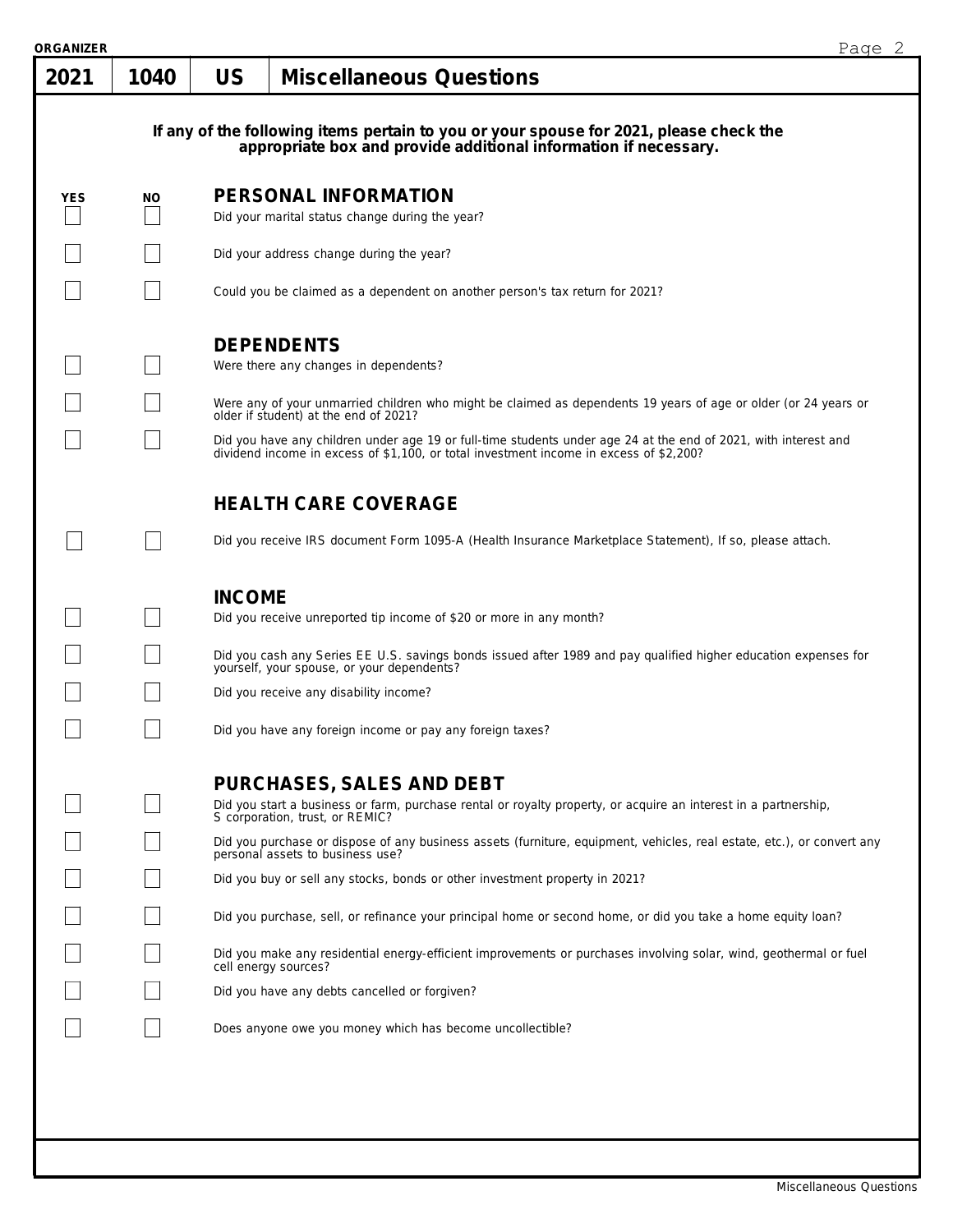| ORGANIZER |      |                    | Page 3                                                                                                                                                                                                                                                |  |
|-----------|------|--------------------|-------------------------------------------------------------------------------------------------------------------------------------------------------------------------------------------------------------------------------------------------------|--|
| 2021      | 1040 | US                 | Miscellaneous Questions (continued)                                                                                                                                                                                                                   |  |
|           |      |                    | If any of the following items pertain to you or your spouse for 2021, please check the appropriate box and provide additional information if necessary.                                                                                               |  |
| YES       | ΝO   |                    | <b>RETIREMENT PLANS</b><br>Did you receive a distribution from a retirement plan (401(k), IRA, SEP, SIMPLE, Qualified Plan, etc.)?                                                                                                                    |  |
|           |      |                    | Did you make a contribution to a retirement plan (401(k), IRA, SEP, SIMPLE, Qualified Plan, etc.)?                                                                                                                                                    |  |
|           |      |                    | Did you transfer or rollover any amount from one retirement plan to another retirement plan?                                                                                                                                                          |  |
|           |      | <b>EDUCATION</b>   | Did you receive a distribution from an Education Savings Account or a Qualified Tuition Program?<br>Did you, your spouse, or a dependent incur any tuition expenses that are required to attend a college, university, or                             |  |
|           |      | vocational school? | <b>ITEMIZED DEDUCTIONS</b><br>Did you incur a loss because of damaged or stolen property?                                                                                                                                                             |  |
|           |      |                    |                                                                                                                                                                                                                                                       |  |
|           |      |                    | Did you work out of town for part of the year?<br>Did you use your car on the job (other than to and from work)?                                                                                                                                      |  |
|           |      |                    | <b>ESTIMATED TAXES</b><br>Did you apply an overpayment of 2020 taxes to your 2021 estimated tax (instead of being refunded)?<br>If you have an overpayment of 2021 taxes, do you want the excess applied to your 2022 estimated tax (instead of being |  |
|           |      | refunded)?         | Do you expect your 2022 taxable income and withholdings to be different from 2021?                                                                                                                                                                    |  |
|           |      |                    | <b>MISCELLANEOUS</b><br>Do you want to allocate \$3 to the Presidential Election Campaign Fund?<br>Does your spouse want to allocate \$3 to the Presidential Election Campaign Fund?<br>May the IRS discuss your tax return with your preparer?       |  |
|           |      |                    | Did you have an interest in or signature or other authority over a financial account in a foreign country, such as a bank<br>account, securities account, or other financial account?                                                                 |  |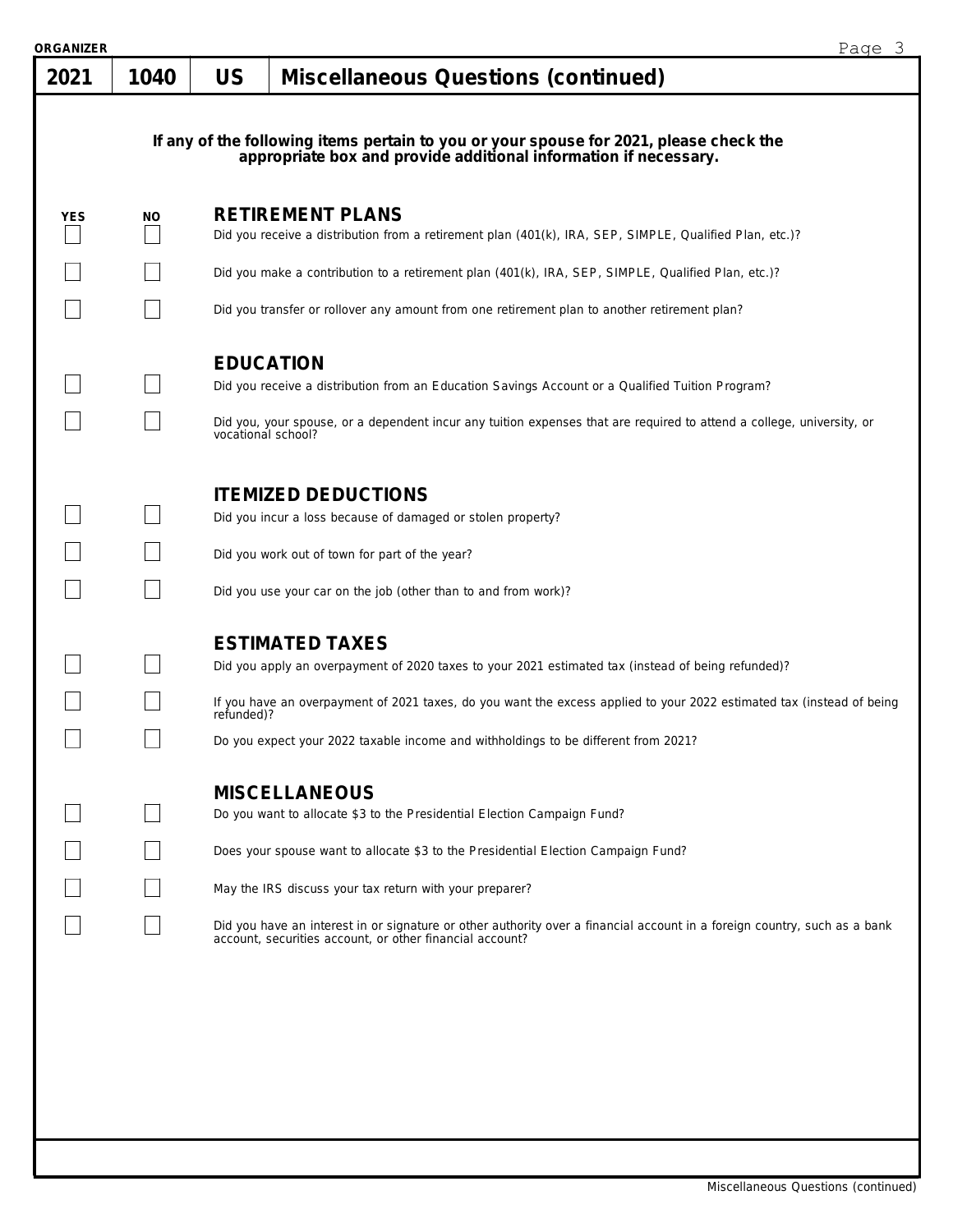| <b>ORGANIZER</b> |      |                   |                                                                                                                                                                                                                                                                                                                                                 | Page 4 |
|------------------|------|-------------------|-------------------------------------------------------------------------------------------------------------------------------------------------------------------------------------------------------------------------------------------------------------------------------------------------------------------------------------------------|--------|
| 2021             | 1040 | <b>US</b>         | <b>Miscellaneous Questions (continued)</b>                                                                                                                                                                                                                                                                                                      |        |
|                  |      |                   |                                                                                                                                                                                                                                                                                                                                                 |        |
|                  |      |                   | If any of the following items pertain to you or your spouse for 2021, please check the appropriate box and provide additional information if necessary.                                                                                                                                                                                         |        |
|                  |      |                   |                                                                                                                                                                                                                                                                                                                                                 |        |
| <b>YES</b>       | NO.  |                   | <b>MISCELLANEOUS (continued)</b>                                                                                                                                                                                                                                                                                                                |        |
|                  |      |                   | Did you receive a distribution from, or were you the grantor of, or transferor to, a foreign trust?                                                                                                                                                                                                                                             |        |
|                  |      |                   | Was your home rented out or used for business?                                                                                                                                                                                                                                                                                                  |        |
|                  |      | insurance policy? | Did you have a medical savings account (MSA), a Medicare Advantage MSA, or acquire an interest in an MSA or a<br>Medicare Advantage MSA because of the death of the account holder? Or, were you a policyholder who received<br>payments under a long-term care (LTC) insurance contract or received any accelerated death benefits from a life |        |
|                  |      |                   | Did you receive a distribution from an Achieving a Better Life Experience (ABLE) savings account?                                                                                                                                                                                                                                               |        |
|                  |      |                   | Are you a member of the Armed Forces of the United States on active duty who moved pursuant to a<br>military order related to a permanent change of station?                                                                                                                                                                                    |        |
|                  |      |                   | Did you engage the services of any household employees?                                                                                                                                                                                                                                                                                         |        |
|                  |      |                   | Were you notified or audited by either the Internal Revenue Service or the State taxing agency?                                                                                                                                                                                                                                                 |        |
|                  |      |                   | Did you or your spouse make any gifts to an individual that total more than \$15,000, or any gifts to a trust?                                                                                                                                                                                                                                  |        |
|                  |      |                   | Did your bank account information change within the last twelve months?                                                                                                                                                                                                                                                                         |        |
|                  |      |                   | At any time during 2021, did you receive, sell, send, exchange, or otherwise acquire any financial interest in<br>any virtual currency?                                                                                                                                                                                                         |        |
|                  |      |                   | <b>COVID-19 RELATED TAX LEGISLATION</b>                                                                                                                                                                                                                                                                                                         |        |
|                  |      |                   | Did you receive an economic impact payment? If so, how much?                                                                                                                                                                                                                                                                                    |        |
|                  |      |                   | Did your business receive an advance on the child tax credit? If so, how much?                                                                                                                                                                                                                                                                  |        |
|                  |      |                   | Did your business have any PPP loan amounts forgiven?                                                                                                                                                                                                                                                                                           |        |
|                  |      |                   |                                                                                                                                                                                                                                                                                                                                                 |        |
|                  |      |                   |                                                                                                                                                                                                                                                                                                                                                 |        |
|                  |      |                   |                                                                                                                                                                                                                                                                                                                                                 |        |
|                  |      |                   |                                                                                                                                                                                                                                                                                                                                                 |        |
|                  |      |                   |                                                                                                                                                                                                                                                                                                                                                 |        |
|                  |      |                   |                                                                                                                                                                                                                                                                                                                                                 |        |
|                  |      |                   |                                                                                                                                                                                                                                                                                                                                                 |        |
|                  |      |                   |                                                                                                                                                                                                                                                                                                                                                 |        |
|                  |      |                   |                                                                                                                                                                                                                                                                                                                                                 |        |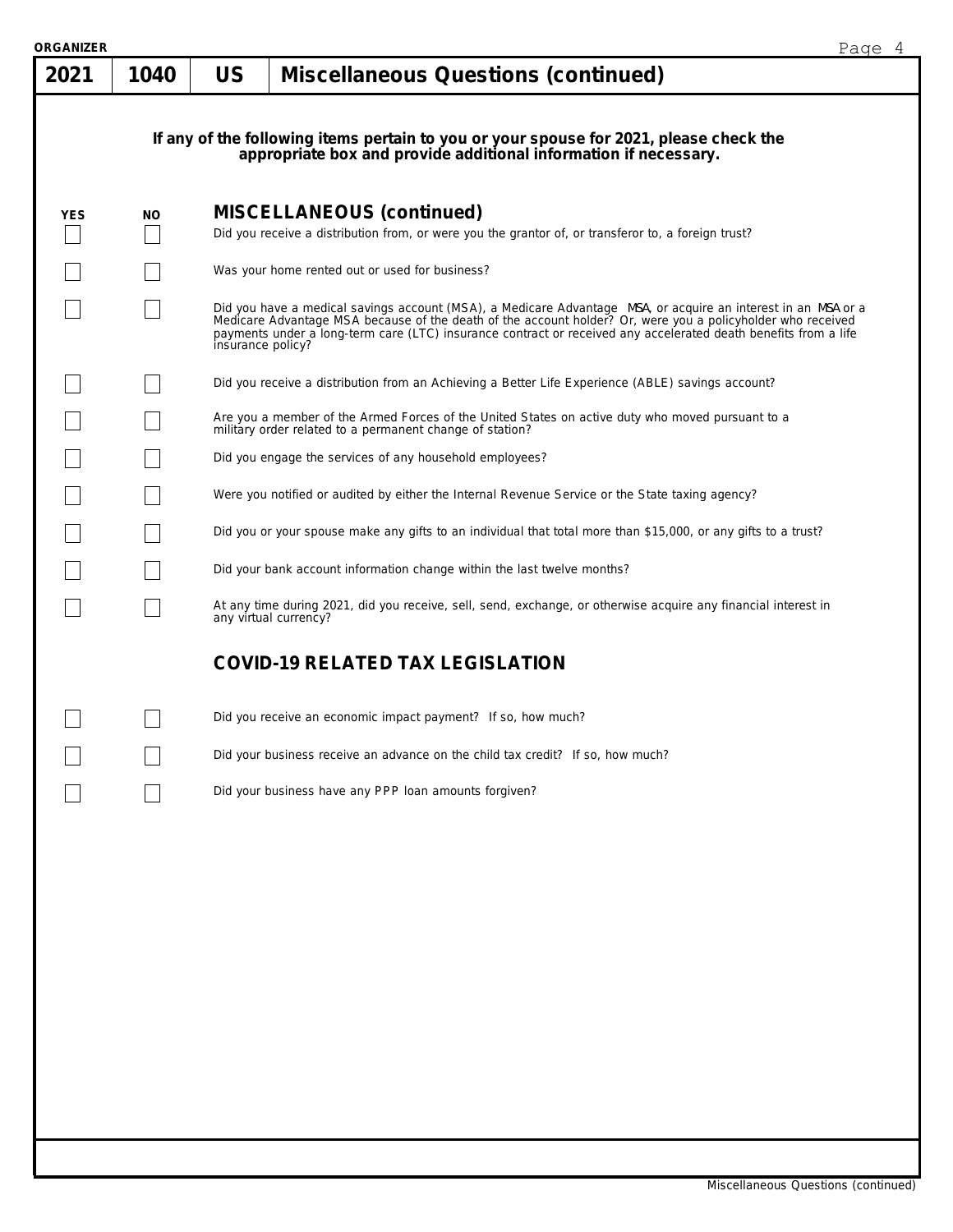|              |                                            |                                 |                                  |            | Please enter all pertinent 2021 information.                                                                                                                              |  |                       |                                                                                    |                               |           |
|--------------|--------------------------------------------|---------------------------------|----------------------------------|------------|---------------------------------------------------------------------------------------------------------------------------------------------------------------------------|--|-----------------------|------------------------------------------------------------------------------------|-------------------------------|-----------|
|              |                                            |                                 |                                  |            | DIRECT DEPOSIT / ELECTRONIC PAYMENT (3)                                                                                                                                   |  |                       |                                                                                    |                               |           |
|              |                                            |                                 |                                  |            | 1=direct deposit of federal tax refund into bank account                                                                                                                  |  |                       |                                                                                    |                               |           |
|              |                                            |                                 |                                  |            |                                                                                                                                                                           |  |                       |                                                                                    |                               |           |
|              |                                            |                                 |                                  |            |                                                                                                                                                                           |  |                       |                                                                                    |                               |           |
|              | <b>BANK INFORMATION</b>                    |                                 |                                  | Percent to |                                                                                                                                                                           |  |                       |                                                                                    | Type of                       |           |
| Name of Bank |                                            |                                 | Deposit<br><b>Routing Number</b> |            |                                                                                                                                                                           |  | Account               |                                                                                    | Type of<br>Invest.            |           |
|              |                                            |                                 |                                  | (xx.xx)    |                                                                                                                                                                           |  | <b>Account Number</b> |                                                                                    | (Table 1)                     | (Table 2) |
|              |                                            |                                 |                                  |            |                                                                                                                                                                           |  |                       |                                                                                    |                               |           |
|              |                                            |                                 |                                  |            |                                                                                                                                                                           |  |                       |                                                                                    |                               |           |
|              | 2021 ESTIMATED TAX / 1040-ES (6)           |                                 |                                  |            |                                                                                                                                                                           |  |                       |                                                                                    |                               |           |
| Federal      |                                            |                                 |                                  |            | <b>Amount Paid</b>                                                                                                                                                        |  | Date Paid             | TS                                                                                 | 2021<br><b>Voucher Amount</b> |           |
|              |                                            |                                 |                                  |            |                                                                                                                                                                           |  |                       |                                                                                    |                               |           |
|              | 1st quarter payment                        |                                 |                                  |            |                                                                                                                                                                           |  |                       |                                                                                    |                               |           |
|              | 2nd quarter payment                        |                                 |                                  |            |                                                                                                                                                                           |  |                       |                                                                                    |                               |           |
|              | 3rd quarter payment<br>4th quarter payment |                                 |                                  |            |                                                                                                                                                                           |  |                       |                                                                                    |                               |           |
|              |                                            |                                 |                                  |            |                                                                                                                                                                           |  |                       |                                                                                    |                               |           |
|              | <b>Additional Estimated</b>                |                                 |                                  |            |                                                                                                                                                                           |  |                       |                                                                                    |                               |           |
|              | Tax Payments                               |                                 |                                  |            |                                                                                                                                                                           |  |                       |                                                                                    |                               |           |
|              |                                            |                                 |                                  |            |                                                                                                                                                                           |  |                       |                                                                                    |                               |           |
|              |                                            |                                 |                                  |            |                                                                                                                                                                           |  |                       |                                                                                    |                               |           |
|              | Paid with extension                        |                                 |                                  |            |                                                                                                                                                                           |  |                       |                                                                                    |                               |           |
|              | Former spouse SSN if joint estimates       |                                 |                                  |            |                                                                                                                                                                           |  |                       |                                                                                    |                               |           |
| <b>State</b> |                                            |                                 |                                  |            | <b>Amount Paid</b>                                                                                                                                                        |  | Date Paid             | TS                                                                                 | 2021<br><b>Voucher Amount</b> |           |
|              | Overpayment applied from 2020              |                                 | a sa sa salawa                   |            |                                                                                                                                                                           |  |                       |                                                                                    |                               |           |
|              | 1st quarter payment                        |                                 |                                  |            |                                                                                                                                                                           |  |                       |                                                                                    |                               |           |
|              | 2nd quarter payment                        |                                 |                                  |            |                                                                                                                                                                           |  |                       |                                                                                    |                               |           |
|              | 3rd quarter payment<br>4th quarter payment |                                 |                                  |            |                                                                                                                                                                           |  |                       |                                                                                    |                               |           |
|              |                                            |                                 |                                  |            |                                                                                                                                                                           |  |                       |                                                                                    |                               |           |
|              | <b>Additional Estimated</b>                |                                 |                                  |            |                                                                                                                                                                           |  |                       |                                                                                    |                               |           |
|              | Tax Payments                               |                                 |                                  |            |                                                                                                                                                                           |  |                       |                                                                                    |                               |           |
|              |                                            |                                 |                                  |            |                                                                                                                                                                           |  |                       |                                                                                    |                               |           |
|              |                                            |                                 |                                  |            |                                                                                                                                                                           |  |                       |                                                                                    |                               |           |
|              |                                            |                                 |                                  |            |                                                                                                                                                                           |  |                       |                                                                                    |                               |           |
|              | 1                                          | <b>Type of Account</b>          |                                  |            | $\overline{2}$                                                                                                                                                            |  | Type of Investment    |                                                                                    |                               |           |
|              |                                            |                                 |                                  |            |                                                                                                                                                                           |  |                       | 6 = Coverdell savings account (ESA)                                                |                               |           |
|              |                                            | $1 =$ Savings<br>$2 =$ Checking |                                  |            |                                                                                                                                                                           |  | $7 = Other$           |                                                                                    |                               |           |
|              |                                            |                                 |                                  |            | 1 = Checking or savings (default)<br>2 = Taxpayer's IRA (next year limits)<br>3 = Spouse's IRA (next year limits)<br>4 = Health savings account (HSA)<br>$5 =$ Archer MSA |  |                       | 8 = Taxpayer's IRA (current year limits)<br>9 = Spouse's IRA (current year limits) |                               |           |
|              |                                            |                                 |                                  |            |                                                                                                                                                                           |  |                       |                                                                                    |                               |           |
|              |                                            |                                 |                                  |            |                                                                                                                                                                           |  |                       |                                                                                    |                               |           |
|              |                                            |                                 |                                  |            |                                                                                                                                                                           |  |                       |                                                                                    |                               |           |
|              |                                            |                                 |                                  |            |                                                                                                                                                                           |  |                       |                                                                                    |                               |           |
|              |                                            |                                 |                                  |            |                                                                                                                                                                           |  |                       |                                                                                    |                               |           |